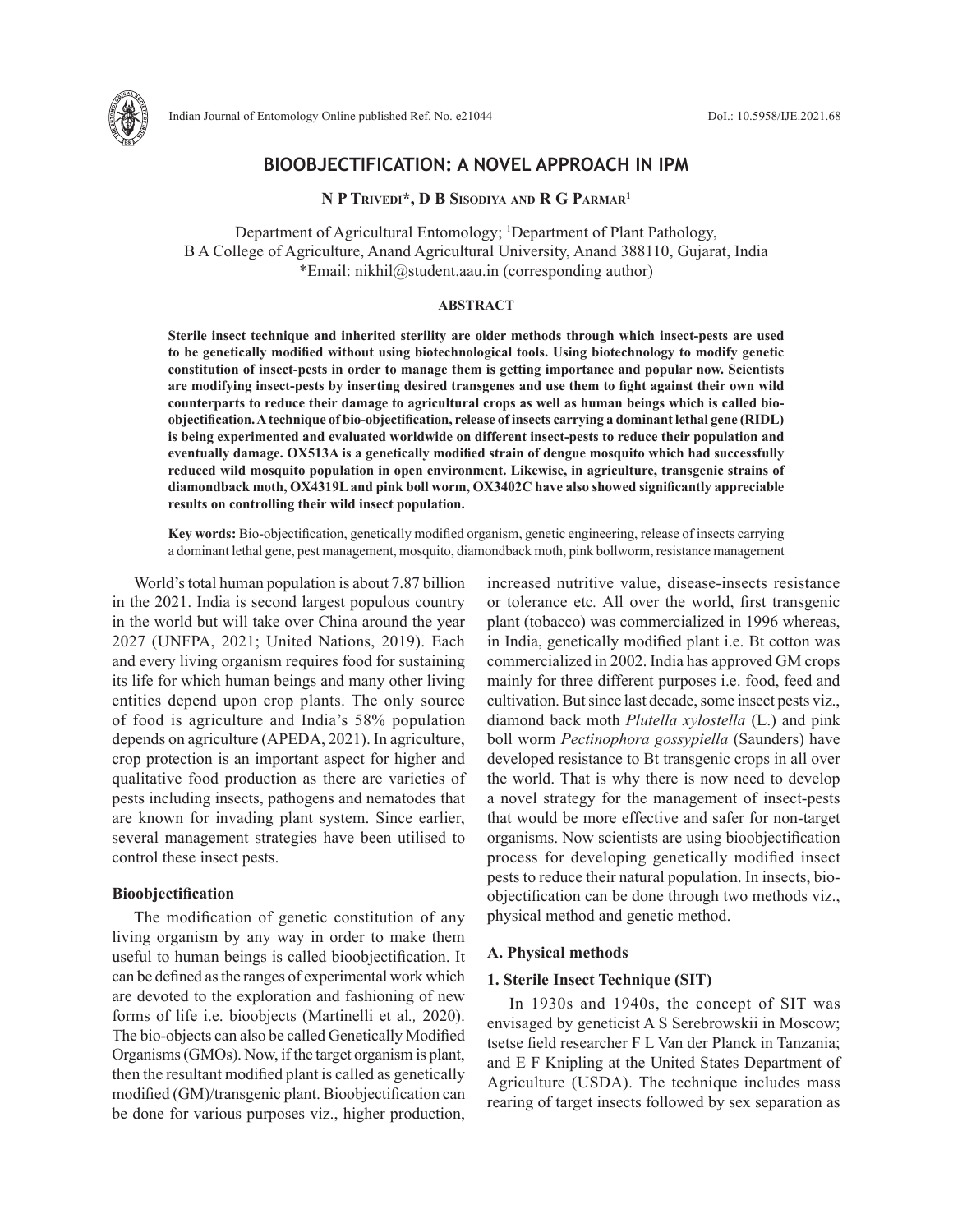only male insects are exposed to radiation treatment to make them sterile. These irradiated sterile male insects are released in open field which compete with wild males in mating with wild females and the population of wild females mated by sterile males will lay sterile eggs leading to decline in population. The protocol was commercially first time implemented on cattle screw worm fly (*Cochliomyia hominivorax* Coquerel) and was successfully eradicated from USA, Mexico, Belize, Guatemala, Honduras, El Salvador, Nicaragua, Costa Rica, Panama and Caribbean Islands (Hendrichs et al., 2002). The propitious results of SIT in cattle screw worm fly, International Atomic Energy Agency (IAEA) in 1990, made Anthony Shelton to work on a highly damaging worldwide agricultural insect-pest of crucifers, diamond back moth (*P. xylostella*) and trials were initiated in Indonesia and Malaysia. Though moths were sterilized successfully by radiation, due to some limitations, the project was dropped (Wilke and Marrelli, 2012). The constraints were absence of efficient sex sorting methods, release of both sexes proved inefficient and decrease performance of flying and mating capacity (Alphey and Bonsall, 2018). To overcome these limitations, a more advanced technology of SIT, called inherited sterility came in existence.

### **2. Inherited sterility (IS)**

When a species (mostly lepidopteran) was treated with substerilizing (lower) doses of ionizing radiation, it became partly sterile, but their F1 offspring exhibited a higher level of sterility than the irradiated parents is called inherited sterility or F1 sterility. In general, female insects are more sensitive than males in lepidoptera, hence the method can easily be used for production of irradiated males for open field release. For each specie, radiation dose needs to be standardized at a level that can partially sterilize females but have very limited effect on males. The sub-sterilizing doses of radiation increased the performance of irradiated males in terms of quality and competitiveness. Inherited sterility was first time reported in silkworm*, Bombyx mori* L.; wax moth, *Galleria mellonella* L. and codling moth, *Cydia pomonella* L. and then it was utilized to manage many other insect-pests in different regions of the world (Marec and Vreysen, 2019).

## **B. Genetic methods**

## **1. Release of insects carrying a dominant lethal gene (RIDL) technology**

This technology was first developed by Thomas

et al. (2000) from Oxitec Biotechnology Company which is a spin off from Oxford University. It includes introgression of two desired genes viz., lethal gene, tTAV (tetracycline repressible transcription activator variant) and fluorescent marker gene, DsRed2 (a mutant form of DsRed isolated from *Discosoma* sp.). Here, tTAV gene is the dominant lethal gene whereas, DsRed2 is the fluorescent marker gene. These two genes were inserted into eggs of targeted insect with the help of biotechnological tools i.e. micro injection. Once the genes were inserted, the mating between transgenic (genetically modified) male and female produced more numbers of transgenic insects generation after generation. The tTAV lethal gene was inserted into female specific region of genome that would be under control of a female specific promoter. Thereby, the lethal gene would be activated in female insects only; not in male insects rather they acted as carrier.

## **2. Mechanism of RIDL**

Once tTAV gene gets activated in immature stage of a transgenic female insect, it produced tTAV protein which binds with its own control regions in order to initiate a positive feedback loop which means, it would trigger a continuous over production of tTAV protein. Since, all the raw materials (amino acids) had been utilized for the production of tTAV protein; other genes did not produce essential proteins which were mandatory for the survival of insect. Thereby, it proved lethal to insect and thus, the target insect found dead eventually due to indirect effect of tTAV gene (Alphey, 2002). In an interview with Waltz (2015), Neil Morrison, a research leader for agricultural pest control at Oxitec said "All insect-pests reproducing sexually can be managed through RIDL technology". Thus, various insect-pests reproducing sexually were brought under RIDL in order to manage them (Table 1) (Anonymous, 2021).

## **3. How does RIDL overcome SIT and IS?**

The dominant lethal gene, tTAV is also tetracycline repressible hence, its lethal effect can also be suppressed by feeding tetracycline or its analogues to transgenic female insect. So, whenever large scale production of transgenic insects is required, tetracycline or its analogues are added in the artificial diet of rearing insects. This process successfully inherits both the transgenic genes into further generations without reduction of their frequencies. When enough population of transgenic insects are achieved and sex separation is required for the release of only male transgenic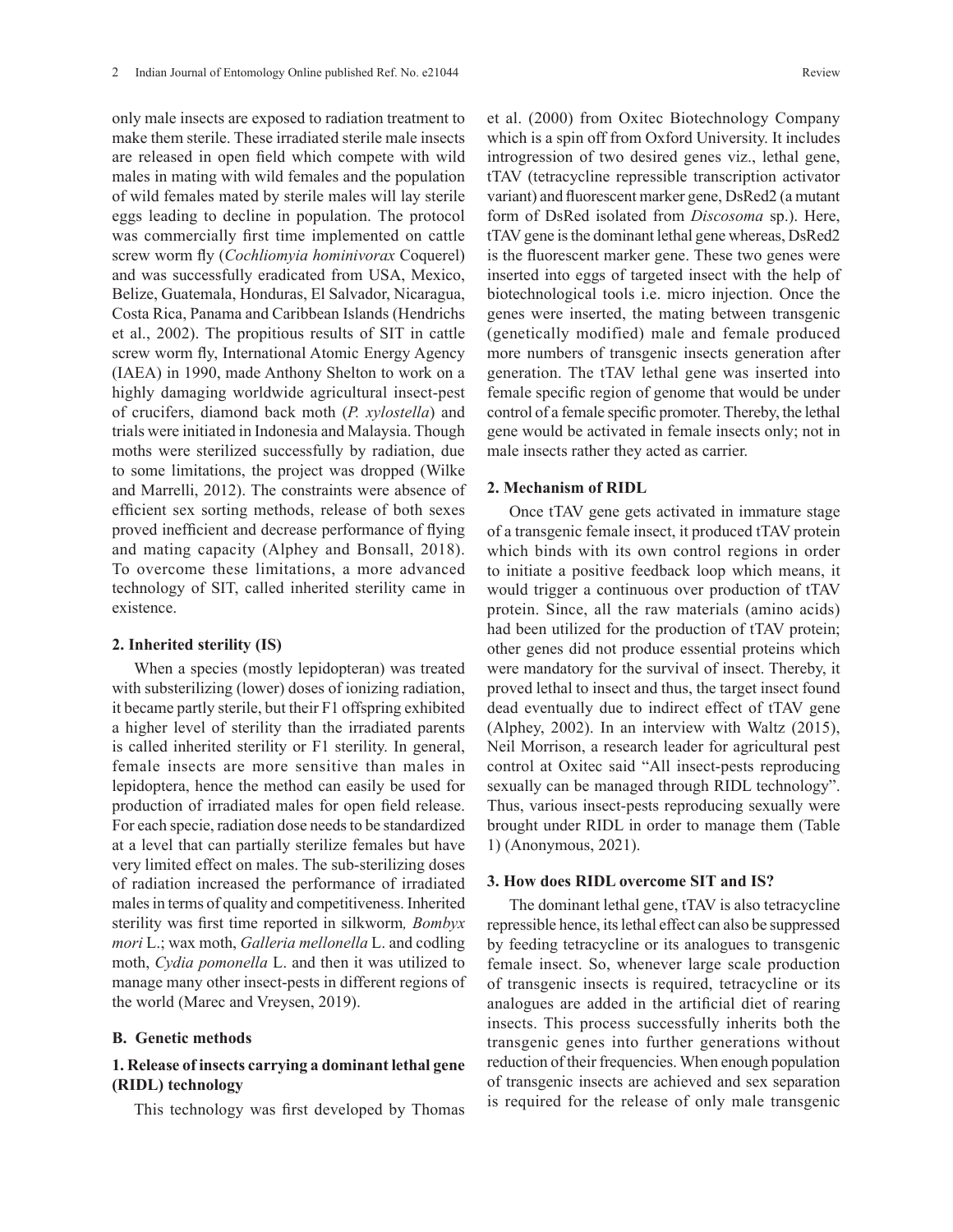| Target insect-pest | Disease/insect-pest                            | Details of tansgenic                    | Area of experiment/ progress        |
|--------------------|------------------------------------------------|-----------------------------------------|-------------------------------------|
|                    |                                                | insect-pest                             |                                     |
| Spodoptera         | Pest of maize in North                         | Friendly™ Fall                          | Oxitec and Bayer collaboratively    |
| frugiperda         | and South America,                             | armyworm                                | testing in Europe, Brazil and the   |
|                    | Africa and Asia                                |                                         | <b>USA</b>                          |
| Soybean looper     | Pest of soybean in Asia,<br>America and Africa | Friendly <sup>™</sup> Soybean<br>looper | Development is in early stage       |
| Mediterranean      | Pest in Africa, the                            | Friendly™ Medfly                        | Oxitec and DPIRD (Department of     |
| fruit fly          | Mediterranean, South                           |                                         | Primary Industries and Regional     |
|                    | and Central America,                           |                                         | Development) tested performance in  |
|                    | parts of Australia                             |                                         | laboratory successfully and waiting |
|                    |                                                |                                         | for Australian Government for open  |
|                    |                                                |                                         | field trials                        |
| Spotted wing       | Pest in Eastern Asia,                          | Not yet developed                       | Development of Friendly™ Spotted    |
| drosophila         | North America and                              |                                         | wing drosophila is under progress   |
|                    | Europe                                         |                                         |                                     |
| <b>Diamondback</b> | Pest of crucifers in all                       | Friendly <sup>™</sup> Diamondback       | Oxitec and Shelton lab (Cornell     |
| moth               | over the world                                 | moth                                    | Uni.) conducted laboratory, field   |
|                    |                                                |                                         | cage and open field cage trials and |
|                    |                                                |                                         | achieved positive results           |
| Aedes aegypti      | Vector of dengue, Zika,                        | Friendly <sup>™</sup> Aedes aegypti     | Pilot project in Indaiatuba, Brazil |
|                    | chikungunya and yellow                         |                                         | suppressed wild population          |
|                    | fever                                          |                                         | successfully                        |
| Anopheles          | Vector of malaria in                           | Friendly™ Anopheles                     | Development is at an early stage    |
| albimanus          | meso America                                   | albimanus                               |                                     |
| Anopheles          | Vector of malaria in Asia                      | Friendly™ Anopheles                     | Development is at an early stage    |
| stephensi          |                                                | stephensi                               |                                     |

Table 1. Insect-pests covered under RIDL technology

insects, tetracycline or its analogues are not added to the artificial diet of transgenic insects. This would kill all the female transgenic insects while, transgenic males would survive as normal. That is why it is called male selecting (MS) and self-limiting genetic system (Heinrich, 2000; Thomas, 2000; Wyss, 2000). The fluorescent marker gene produces DsRed2 protein in all the body parts of the insect during all life stages viz., larva, pupa and adult; except egg. This protein makes immature stage of insect glow under specific fluorescent light by which transgenic strain and normal-wild strain of insect can easily be identified visually. The DsRed2 protein is nontoxic and non-allergenic (Wilke and Marrelli, 2012). These features make RIDL overcome SIT and IS.

## **a. Mosquito** *Aedes aegypti* **L.**

By introducing tTAV and DsRed2 genes into dengue mosquito, *Aedes aegypti* L., a transgenic strain OX513A was developed. Open field release of OX513A males was carried out in Cayman Islands (UK) (2009-10), Malaysia (2010-11) and Brazil (2011-12) (Beech et al., 2013). In Cayman Islands, up to 96% wild mosquito suppression was achieved with help of OX513A strain (Wilke and Marrelli, 2012). In India, effectiveness of *A. aegypti* OX513A strain was assessed against Indian strains, collected from New Delhi and Aurangabad. For that, Oxitec collaborated with Gangabishan Bhikulal Investment and Trading Limited (GBIT) and conducted laboratory trials in Arthropod Containment Level - laboratory in 2011 and field cage trial in 2017 at Dawalwadi, Maharashtra. Performance of OX513A was compared with Indian wild strains in case of mating, progeny sired, reproductive and growth parameters. In all these parameters, OX513A performed similarly with wild mosquitos collected from New Delhi and Aurangabad (Patil et al*.,* 2015). Males and females of all strains showed cent per cent mortality in case of malathion 5%, deltamethrin 0.05% and permethrin 0.75%. In case of DDT 4%, male OX513A showed the highest mortality (90.9%) after 24 hours of application with susceptibility status of "resistance likely" whereas, female OX513A also showed the highest mortality (70.1%) but with susceptibility status of "resistance" category (Patil et al*.,* 2018).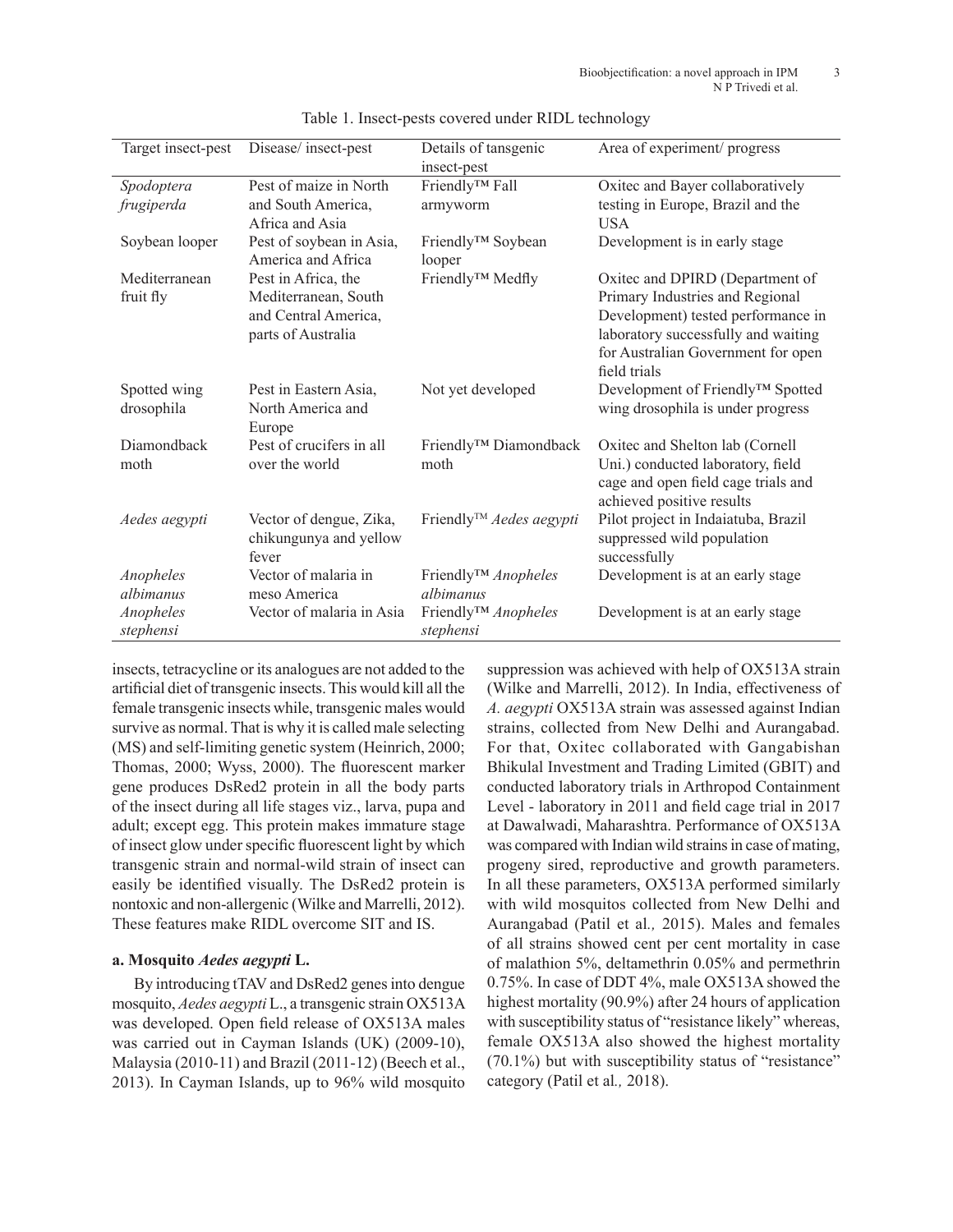## **b. Diamond back moth** *P. xylostella*

Diamond back moth transgenic strain (OX4319L) was also developed by inserting tTAV and DsRed2 genes in the wild diamondback moth strain named Vero Beach. Response of transgenic diamondback moth (OX4319L) was compared and evaluated with other wild strains of diamondback moth (Vero Beach, Geneva 88 and Georgia) towards synthetic pheromone (ISCAlure-Xylostella) which was placed at the top of a vertical wind tunnel (2m height with air speed of 0.5m/s flow from bottom to top). The moths were placed at the bottom and the behaviour was found similar among all four strains of diamondback moth on the basis of three check points whether they take flight, fly upwind direction or reach close to lure. This result confirmed that, transgenic and wild diamondback moth strains showed almost similar response towards female sex pheromone (Bolton et al*.,* 2019).

Further, during field cage experiment in 2015, OX4319L strain successfully crashed wild diamondback moth population with improved longevity and mating performance than irradiated diamondback moth population. Collaboration of Oxitec Ltd. and Cornell University in 2017-18, the world's first open field release of a self-limiting and genetically engineered agricultural insect-pest (diamondback moth) was carried out at Cornell University's New York State Agricultural Experiment Station (NYSAS) in Geneva, New York. Shelton et al*.* (2019) carried out open field experiment to evaluate the performance of OX4319L strain of diamondback moth in cabbage cv. cabton grown circularly in 2.83ha area with 10m of surrounding buffer bare area wherein OX4319L and wild strain of diamondback moths were released at the centre of field on different dates with varying release rates i.e. 1000, 1500 and 2500 moths and each release rate moths were marked with a different coloured fluorescent powder to identify when they recaptured. To recapture them, 48 sticky pheromone traps were also placed at 7m, 14m, 21m, 28m, 35m, 55m, 75m and 95m distance from the centre of field in circular pattern and each trap was collected and replaced daily after each release until no marked diamondback moth was detected in any trap for two consecutive days.

The result of the trap catches indicated that male moths of OX4319L strain effectively suppressed the population of wild diamondback moth. In case of persistence in field, transgenic and wild strains did not show any significant difference. Shelton et al. (2019) found that OX4319L strain showed relatively higher

per cent survival than wild strain of diamondback moth. Based on overall per cent recovered moths in traps, OX4319L strain showed significantly lower (7.5%) per cent recovery than that of wild strain of diamondback moth. But overall total proportion recaptured in the first 7-35m for wild strain (97.8%) and OX4319L (95.4%) were almost similar which was encouraging for OX4319L diamondback moth. The mean distance travelled by moths indirectly reflected their flying capacity in open field in which OX4319L strain travelled significantly higher (50. 2m) distance than wild moths (29.9 m).

## **c. Pink boll worm** *P. gossypiella*

A strain of pink bollworm, OX1124 was developed by micro injecting tetO (tetracycline operator element) gene expressing high production of tTAV protein and ZsGreen gene (fluorescent marker). Further, four lines were developed viz., OX1124A, OX1124C, OX1124D and OX1124E in which, OX1124A and OX1124D lines showed the highest (87-96%) survival of pink bollworm to adult stage in the presence of chlortetracycline and the lowest (27-33%) survival in the absence of chlortetracycline. It clearly meant that OX1124A and OX1124D were the most competent and were appropriate for field evaluation. Scientists theorised that by increasing copy number of tetO cassette would proportionately amplify lethality in pink bollworm. In order to test this hypothesis, a crossed line OX1124AD (OX1124A and OX1124D) was developed which exhibited the least (1.9%) survival to pupae. This experiment proved that increasing copy numbers of tetO gene cassette also increases mortality in pink bollworm. With a view to above experiment, scientists developed two lines, OX3347A and OX3400A from OX3347 (tTAV2:tTAV3 = 21:7 tetO repeats) and  $OX3400$  (tTAV2:tTAV3 = 21 tetO repeats with inverse orientation) strains, respectively. Both lines showed survival per centage very high with chlortetracycline application and low without chlortetracycline application. But this lethality was recessive and the lines were homozygous in nature which would not prove efficient in open field.

Six new transgenic lines, OX3402A, OX3402C, OX3402M, OX3402P, OX3402T and OX3402U were developed from OX3402 strain having tTAV2 and tTAV3 with tandem orientation. Here, instead of ZsGreen, DsRed2 fluorescent marker gene was utilised. In tests, OX3402C and OX3402P exhibited appreciable results but OX3402P was composed of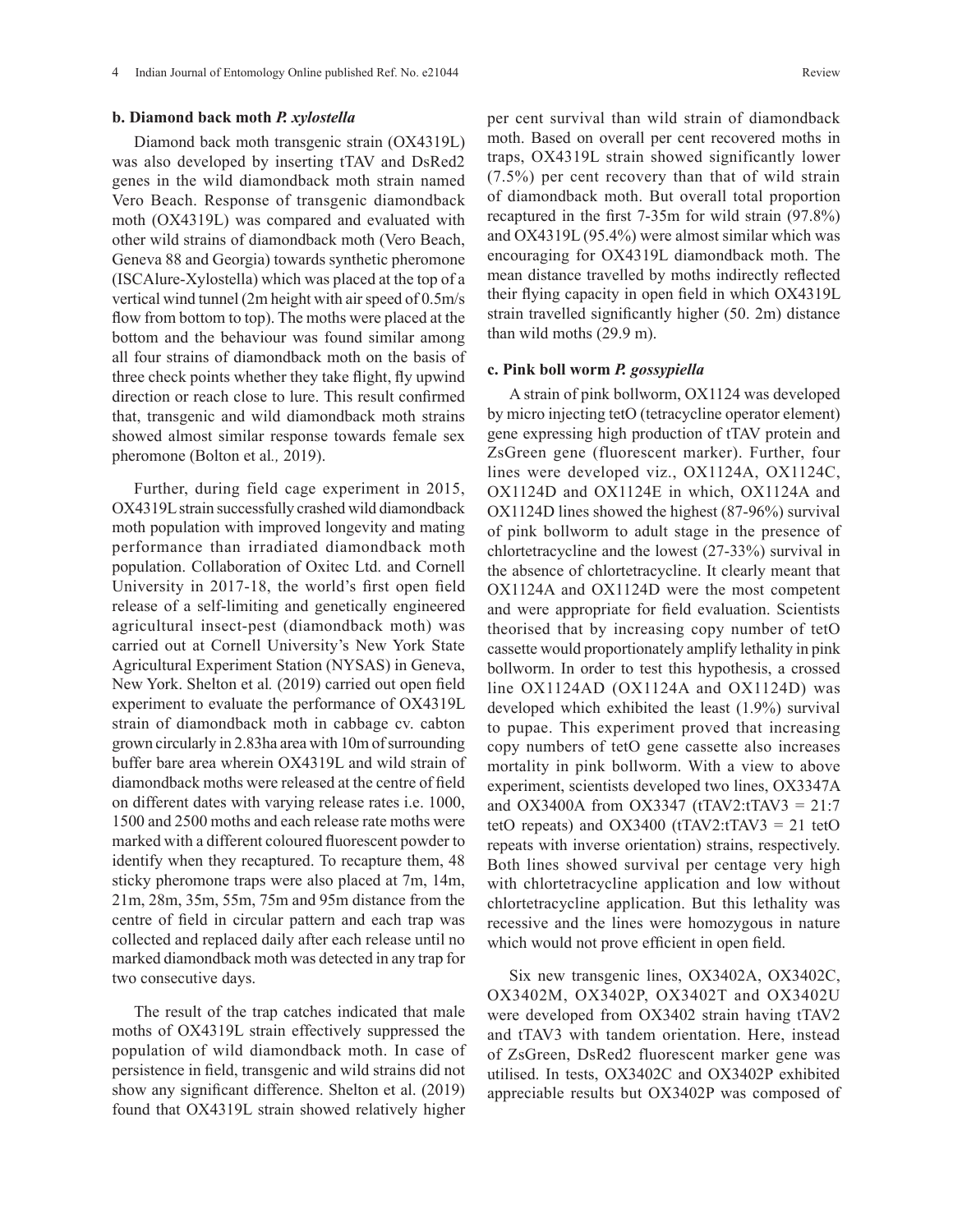recessive lethal mutation. Hence, OX3402C was further selected for its field efficiency. But mortality in pink bollworm must occur during its early instar life stage; otherwise, late life stage mortality would definitely result in suppression of population of pink bollworm but only after cotton bolls had been damaged. For that reason, damage by pink bollworms on cotton bolls was evaluated in caged field condition and compared with wild, OX3402C heterozygous and OX3402C homozygous pink bollworm releases. The cage with wild pink bollworm release showed adults emergence from pupae as well as larvae also damaged to bolls and lint. The cage with release either of OX3402C heterozygous and homozygous showed no any adults emergence. However, at some extent, entry holes and minor lint damage were present but most of larvae found dead in their early instar life stage while, some were found stunted and inactive (Morrison et al., 2012).

## **d. Resistance management in insect-pests through RIDL**

In order to determine whether transgenic insects can be used to reverse the resistance to any insecticide or to Bt in wild insect population or to delay in resistance development. A field cage experiment was conducted by Samuel et al*.* (2015) who evaluated high and low release rates of OX4319L along with various combinations of Bt and non Bt broccoli having wild-resistant diamondback moths. After passing of four generations of diamondback moth in the cage experiment, they found significantly lower population of wild-resistant diamondback moths in cage wherein OX4319L were released at low rate along with Bt broccoli and wild-resistant diamondback moths (Fig. 1). The data confirmed that release of OX4319L strain can diminish the population of wild-resistant diamondback moth on Bt broccoli and it can also be utilised for reducing resistant population.

Samuel et al*.* (2015) conducted another experiment retrieving population of diamondback moth resulting from earlier experiment to determine how much proportion of survived populations of diamondback moth can tolerate high level of Bt artificial diet. In findings, they recorded significantly lower (39.5%) survival per cent in the population resulted from the cage containing Bt broccoli+low rate weekly OX4319L releases than only Bt broccoli cage population (89.7%) (Fig. 2). This confirmed that OX4319L strain can not only reduce the Bt resistant diamondback moth population but also reduce or even delay the resistance developed in wild diamondback moth population. The results could also be confirmed on the basis of fluorescent moth population present in remaining survived total diamondback moths. Cages containing Bt broccoli+low rate weekly OX4319L releases and non Bt broccoli+low rate weekly OX4319L releases were observed with almost similar fluorescent proportion of diamondback moth (56% and 55.6%, respectively). The fluorescent proportion showed the proportion of wildresistant diamondback moth which had been transferred with lethal gene by OX4319L strain. The findings confirmed that wild-resistant population of insects can also be converted into susceptible population with help of RIDL and easily be managed.

## **CONCLUSIONS**

Bioobjectified/ genetically engineered insects target only their own species. They do not harm beneficial insects. There is no use of chemicals that would be harmful to environment and ecology. The self-limiting gene cannot establish in the ecosystem permanently. The tTAV protein does not produce any toxins or allergens. With help of RIDL, the production of genetically engineered insects at large scale became very easy. These self-limiting insects can be used as part of integrated pest management or even as a stand-alone solution (Anonymous, 2021).



releases on caged *P. xylostella* 

caged population of diamond back moth fed with Bt artificial diet



Fig. 2. Survival of P. xylostella fed with Bt artificial diet